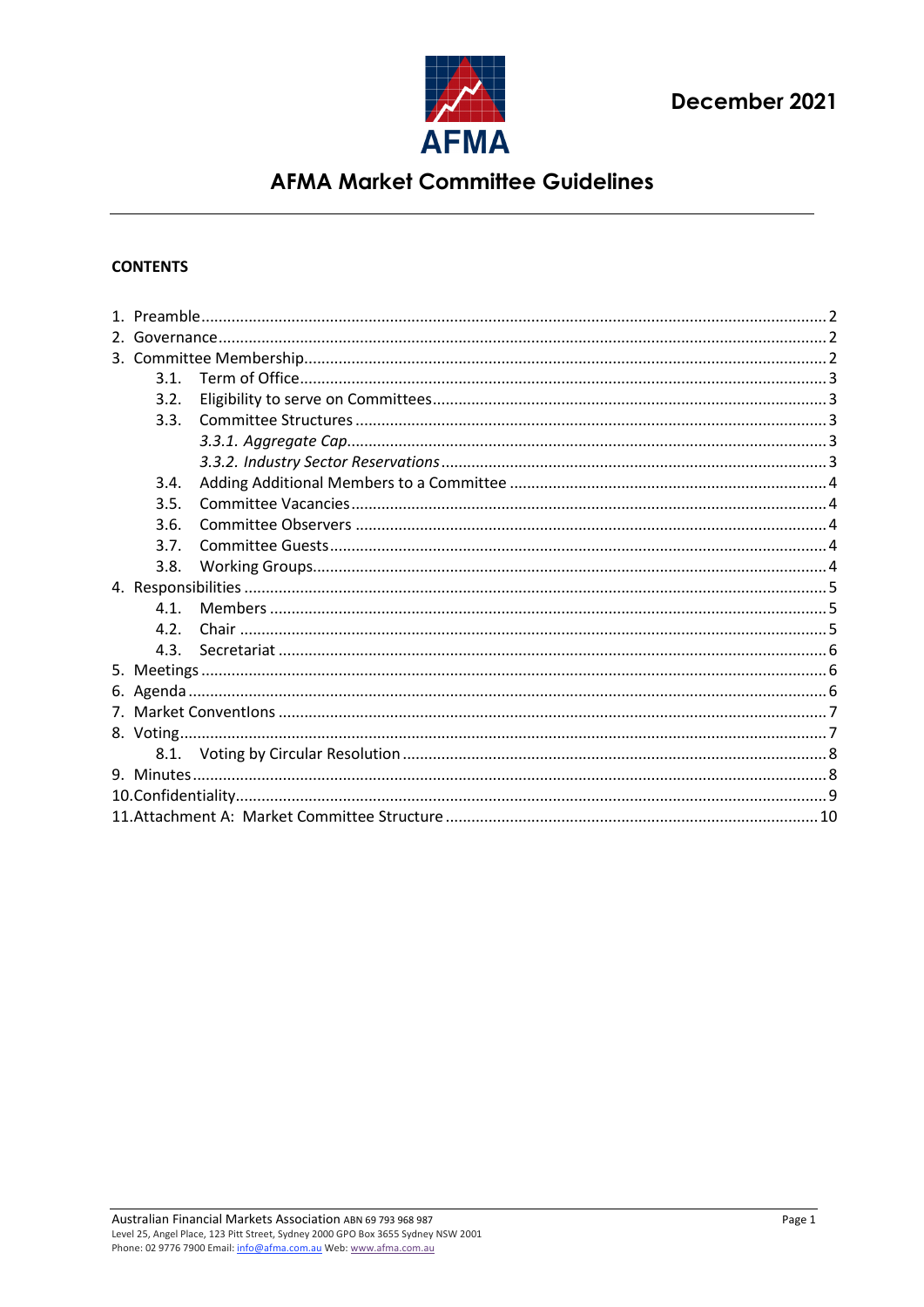

#### <span id="page-1-0"></span>**1. PREAMBLE**

A core function of AFMA is to encourage high professional standards in the wholesale financial markets and to facilitate the effective self-management of OTC markets through agreed market conventions and standards.

Market Committees<sup>[1](#page-1-3)</sup> are the primary means through which AFMA undertakes its coordinating role in the OTC markets. These committees develop consensus in the market on technical matters such as transaction documentation, standards, trading conventions and market data, which is necessary for efficient OTC market operation.

Working Groups may be established within a committee to deal with specific issues of significance.

#### <span id="page-1-1"></span>**2. GOVERNANCE**

AFMA's Board has ultimate responsibility for the affairs of the Association.

Within this framework, the Market Governance Committee (MGC) and the Energy Governance Committee (EGC), are each tasked to develop and maintain market protocols and operational standards (relative to the markets for which each Committee has oversight) that facilitate and promote the efficient and smooth running of the financial markets in Australia. Throughout these Guidelines the governance committees are referred to as the Oversight Committees.

The MGC has a specific focus on FICC markets and it oversees and regularly reviews the activities of the Market Committees and has the authority to provide direction when and if necessary. The EGC has been established to perform an oversight and advisory function for the Energy and Environmental Products and related policy committees and working groups.

Market Committees may refer matters to the respective Oversight Committee for its advice and direction and should do so when a matter being considered may have ramifications beyond the committee's area of responsibility.

#### <span id="page-1-2"></span>**3. COMMITTEE MEMBERSHIP**

Membership of a Market Committee is restricted to representatives nominated by Financial Market Member firms and each member firm is limited to one membership of any committee. The exception to this is that an asset manager forming part of the Australian group of a Large Financial Institution member may be treated as an independent member for the purpose of the biennial

<span id="page-1-3"></span><sup>&</sup>lt;sup>1</sup> AFMA's Policy and Operation Committees serve a different purpose to Market Committees and they do not have a formal role in setting market standards. Accordingly, these Guidelines only apply to Market Committees.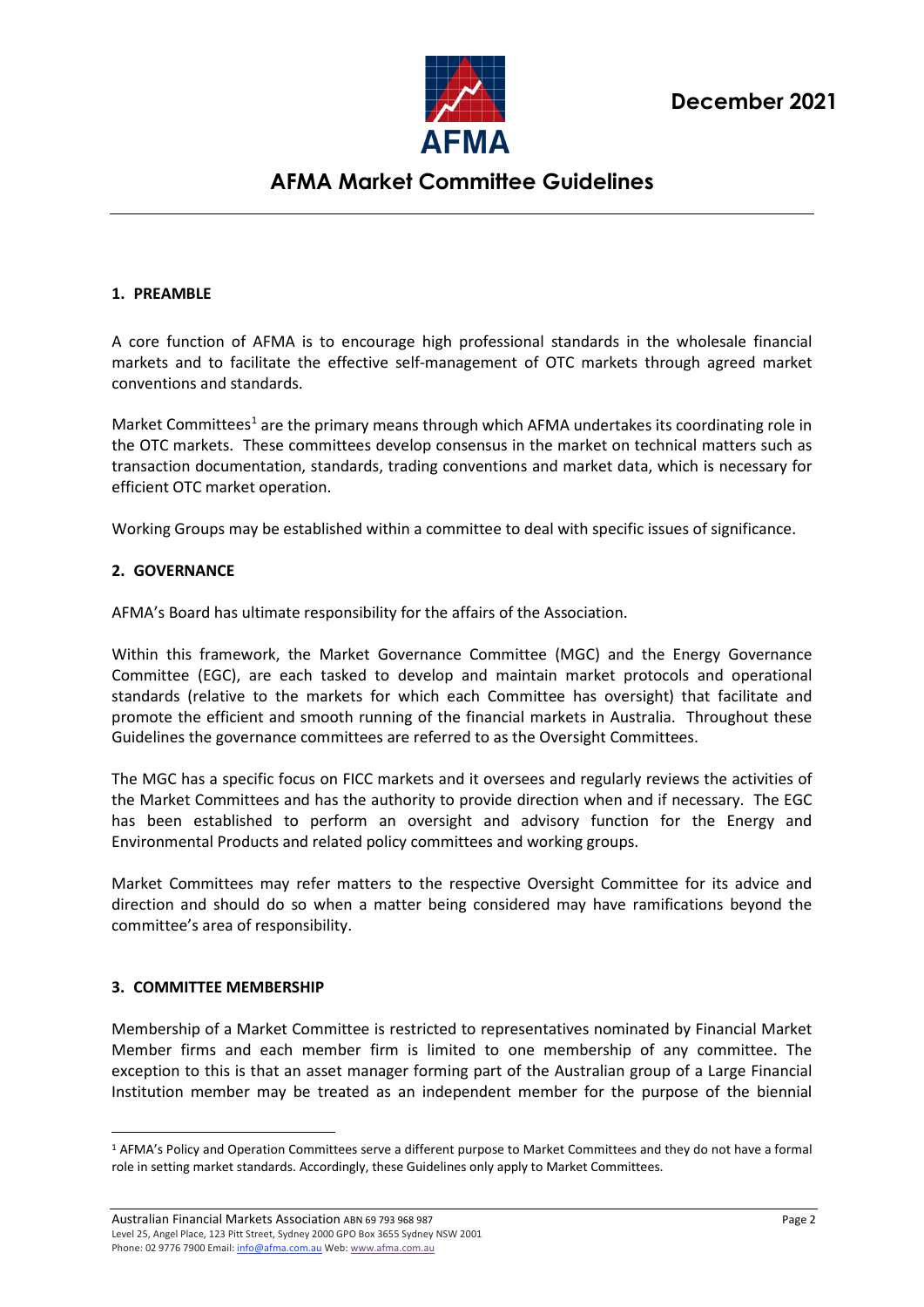

market committee elections, and the asset manager may separately serve on the same Committee alongside the Large Financial Institution member. In this circumstance it is generally expected that the asset manager will report to an independent Board and Chief Executive Officer (noting the respective Oversight Committee may make exceptions to this requirement at its discretion).

Market Committees are appointed in accordance with protocols established by the respective Oversight Committee. The protocols require an election when the number of nominating firms for a committee exceed the number of places available on the committee.

### <span id="page-2-0"></span>**3.1. Term of Office**

Committee membership is ordinarily for two years from a date set by the respective Oversight Committee, each of which has discretion to set an alternative term of office for a Market Committee, including for any currently sitting committee.

#### <span id="page-2-1"></span>**3.2. Eligibility to serve on Committees**

A representative nominated to serve on Committees should be sufficiently senior to be able to capably contribute to the work of the Committee and promote the Market Conventions and other committee initiatives within their firm.

Wherever possible, a nominating firm should have a suitably qualified person to serve as the other as an alternate for occasions when the member is unable to attend.

Elected members are expected to attend all scheduled committee meetings and be prepared to contribute to the discussion on agenda items in an informed and authoritative manner. A member firm which fails to attend at least 60% of the aggregate of scheduled and extraordinary meetings at which it was eligible to attend will not be considered eligible to re-nominate for membership on the committee at the subsequent committee elections.

### <span id="page-2-2"></span>**3.3. Committee Structures**

### <span id="page-2-3"></span>*3.3.1. Aggregate Cap*

The optimal number of member firms serving on committees is determined by the respective Oversight Committee taking account of the recommendation of the market committee prior in advance of its term expiring.

### <span id="page-2-4"></span>*3.3.2. Industry Sector Reservations*

To promote market participant diversity in the composition of committees, the respective Oversight Committee may allocate membership places on committees exclusively to specific industry sectors for example, investors, non-bank debt issuers and brokers.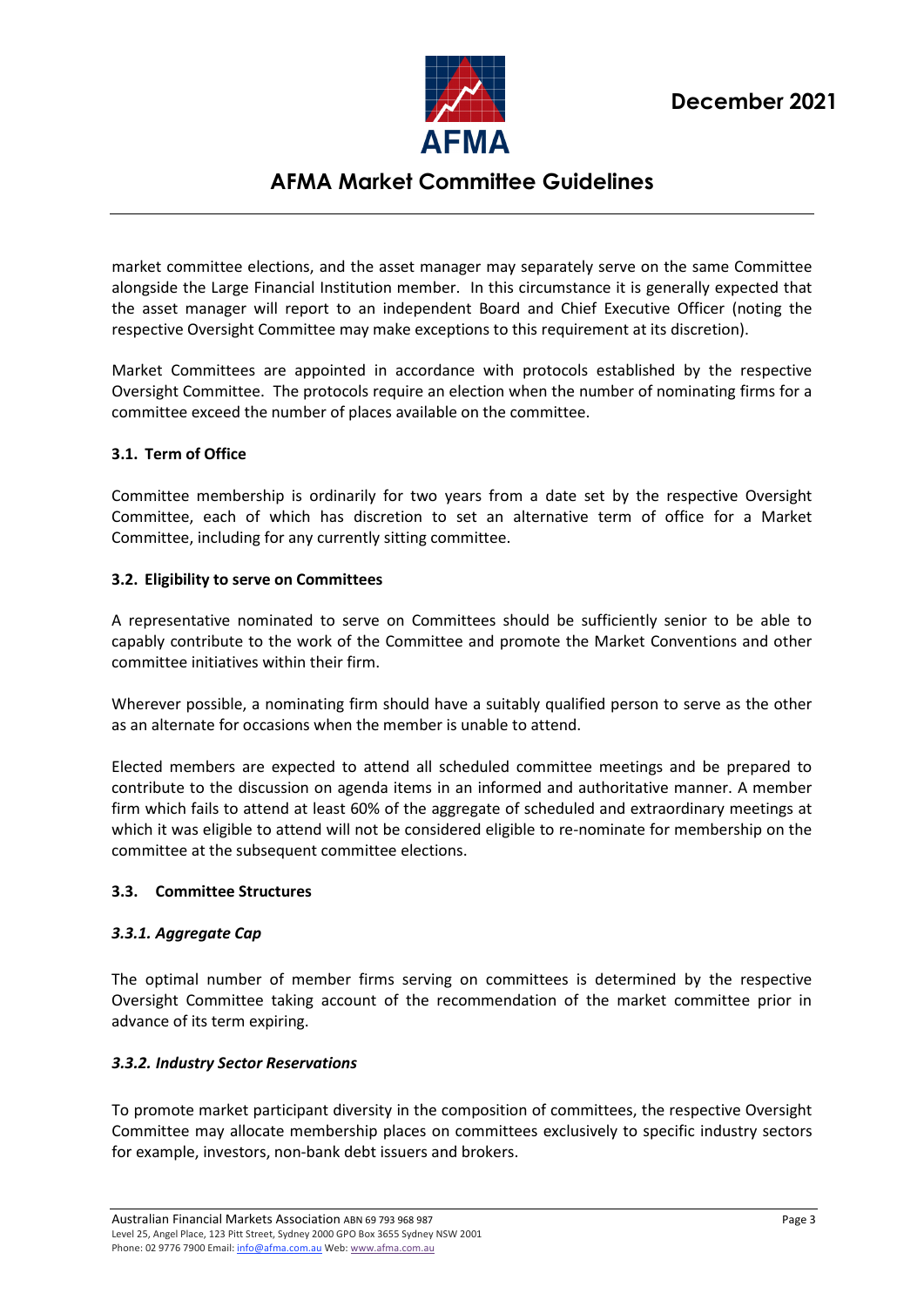

*Refer attachment 'A' for the current structure of committees, as ratified by the respective Oversight Committee.*

## <span id="page-3-0"></span>**3.4. Adding Additional Members to a Committee**

A committee may also agree to add 2 additional members at any time during its Term of Office.

#### <span id="page-3-1"></span>**3.5. Committee Vacancies**

The Committee will determine the appropriate firm to fill a casual vacancy created by the resignation<sup>[2](#page-3-5)</sup> of a member organisation.

In making such determination, the Committee should seek to maintain a diversity of members that accords with the outcome of the committee election process and it should seek to maintain the sectoral representation determined by the respective Oversight Committee (see Attachment A).

#### <span id="page-3-2"></span>**3.6. Committee Observers**

Observers may be invited to attend meetings on a regular basis, subject to the approval of the Committee. These will include government agencies and other AFMA members (such as exchange market operators and Partner members and may also include AFMA Financial Markets members).

### <span id="page-3-3"></span>**3.7. Committee Guests**

From time to time a Market Committee may decide that it is appropriate to invite a guest to attend a meeting, where they would bring expertise and knowledge not currently available to the Committee and is relevant to its agenda. Guests may include organisations which are not members of AFMA.

#### <span id="page-3-4"></span>**3.8. Working Groups**

Committees may establish working groups for a one-off or specific purpose, such as preparing an industry submission, looking at a specific issue in the market, or where specific expertise outside of the representative individuals is required, such as for legal or regulation issues.

Working group members are usually sourced from the committee establishing the group however may also include individuals with the required expertise who need not necessarily be AFMA members.

<span id="page-3-5"></span><sup>&</sup>lt;sup>2</sup> In circumstances where a member firm's committee representative leaves the firm the member main contact will be contacted by Secretariat and a replacement sought. The member may then also opt to resign from the Committee.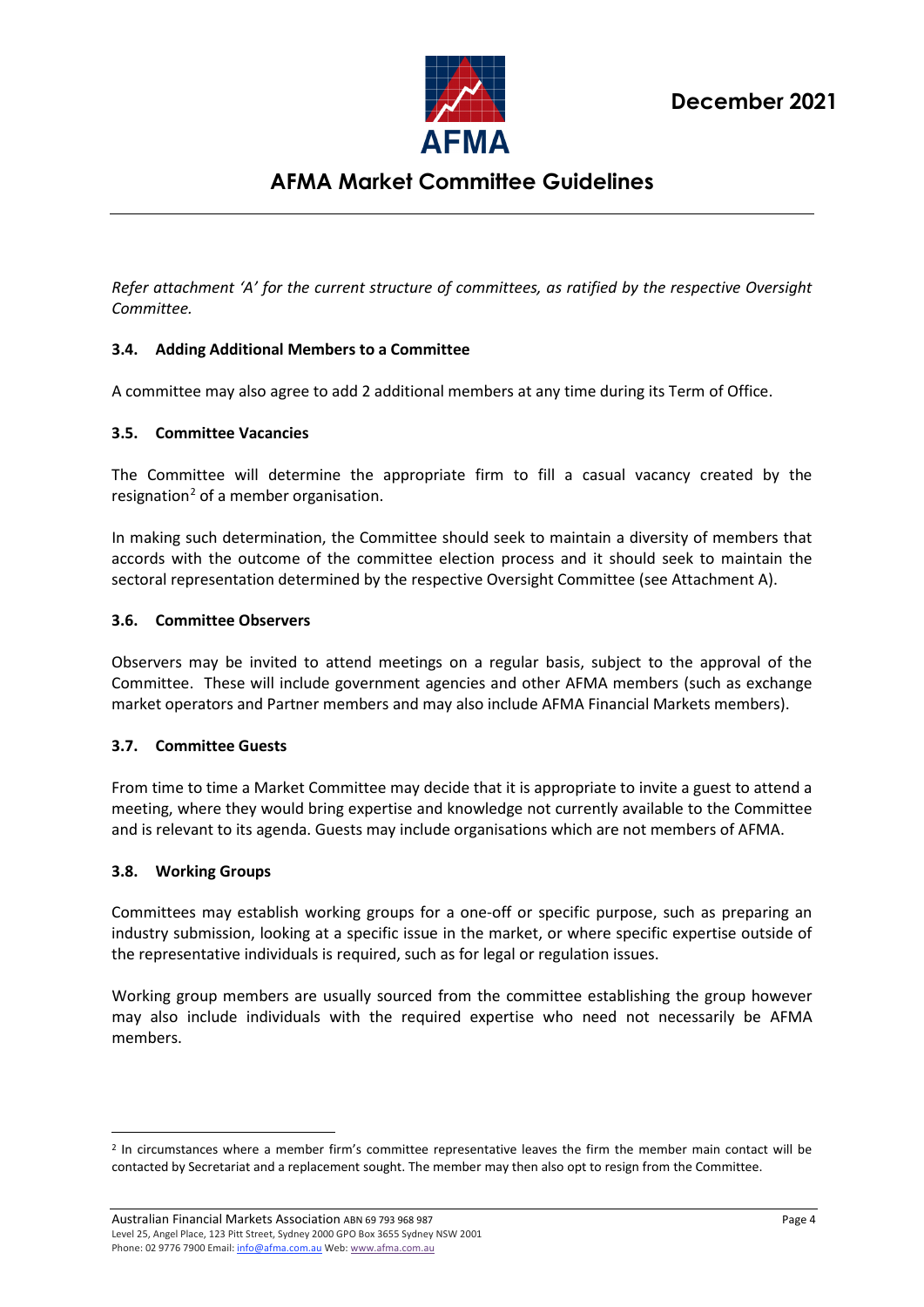

There is no restriction on working group membership numbers. The working group may make recommendations to the committee, but the responsibility of any decision rests with the Committee.

### <span id="page-4-0"></span>**4. RESPONSIBILITIES**

#### <span id="page-4-1"></span>**4.1. Members**

The member firm will appoint a suitably qualified representative to each Committee. The member firm should also appoint an alternate to allow for situations when the primary representative is unable to attend a meeting.

All member firms have a responsibility to ensure its representatives attend meetings and actively contribute.

A member firm may replace its committee representative at any time during the Committee's Term of Office, subject to clause 3.2. Members should notify the Secretariat as soon as possible when there is a change in their representative or the alternate.

During the conduct of the Committee's business members can take account of their firm's interest in matters being considered but they must balance this by having appropriate regard to AFMA's primary objective of promoting a fair, efficient and effective market.

Representatives are encouraged to propose agenda items for meetings to either the Chair or Secretariat.

Representatives must observe AFMA's Competition [Law Policy and Guidance](http://www.afma.com.au/standards/codes-practices/AFMA_Competition_Law_Policy.pdf) when participating in committee activities.

### <span id="page-4-2"></span>**4.2. Chair**

Each committee should elect a Chair and a Deputy Chair to deputise for the Chair when they are unavailable. The Chair's responsibilities include:

- Agreeing the agenda for meetings with the Secretariat.
- Determining if a quorum for a meeting (i.e., two thirds of committee members) exists.
- Conducting meetings in an orderly fashion, in accordance with the agenda.
- Encourage members to deliberate on matters and make consensus decisions rather than resorting to a vote.
- If discussion is becoming protracted or opinion is becoming divided, summarise the discussion points and suggest a way to resolve the impasse.
- Monitor the effectiveness of committee members in meeting their responsibilities.
- Reviewing and approving draft minutes prior to distribution.
- Reviewing requests from non-members to make representations to committees.

Australian Financial Markets Association ABN 69 793 968 987 **Page 5** Page 5 Level 25, Angel Place, 123 Pitt Street, Sydney 2000 GPO Box 3655 Sydney NSW 2001 Phone: 02 9776 7900 Email[: info@afma.com.au](mailto:info@afma.com.au) Web[: www.afma.com.au](http://www.afma.com.au/)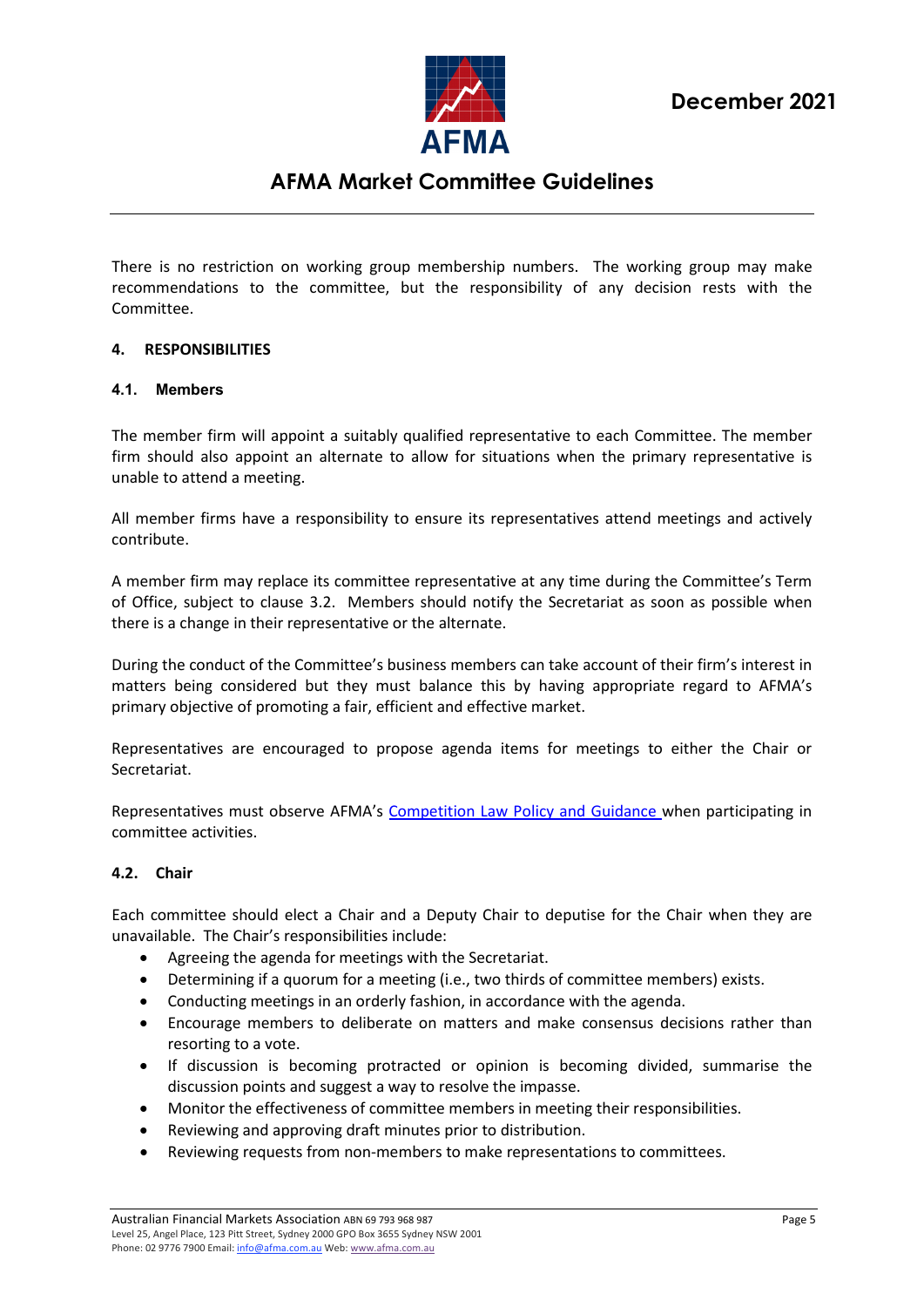

• If requested by the Secretariat, represent the Committee in meetings, including with regulators and relevant market infrastructure providers.

#### <span id="page-5-0"></span>**4.3. Secretariat**

AFMA will provide a dedicated Policy Executive to serve as Secretariat and provide administrative support for market committees.

The Secretariat will prepare a draft agenda for the approval of the Chair.

The Secretariat will seek to ensure that details of the next meeting are sent to members a week prior to the meeting date and that any subsequent changes are promulgated as soon as possible. Notices in relation to adjourned meetings will, as far as possible, be sent to members at least three days prior to the original meeting date.

The Secretariat will keep a record of attendance at meetings and prepare reports on committee proceedings for the respective Oversight Committee's consideration.

Approved minutes should be sent to members by the Secretariat within ten working days of the meeting.

#### <span id="page-5-1"></span>**5. MEETINGS**

Committees will meet on a quarterly basis or as required. The quorum for a valid meeting is twothirds of the Committee's membership.

Personal attendance at meetings is expected, however, members may participate by telephone and videoconference linkages where this is not feasible, or it would be unreasonable to have to do so for practical reasons.

The Chair will preside over each meeting. The Deputy Chair will preside over meetings when the Chair is unavailable. Secretariat will preside over meetings if neither is available.

Costs incurred in preparing for and attending committee meetings are for the account of the firms being represented.

### <span id="page-5-2"></span>**6. AGENDA**

Committee members are encouraged to propose agenda items for meetings to either the Chair or Secretariat, and not later than one week prior to a meeting.

The agenda for each meeting should include:

• A confirmation of the minutes of the previous meeting.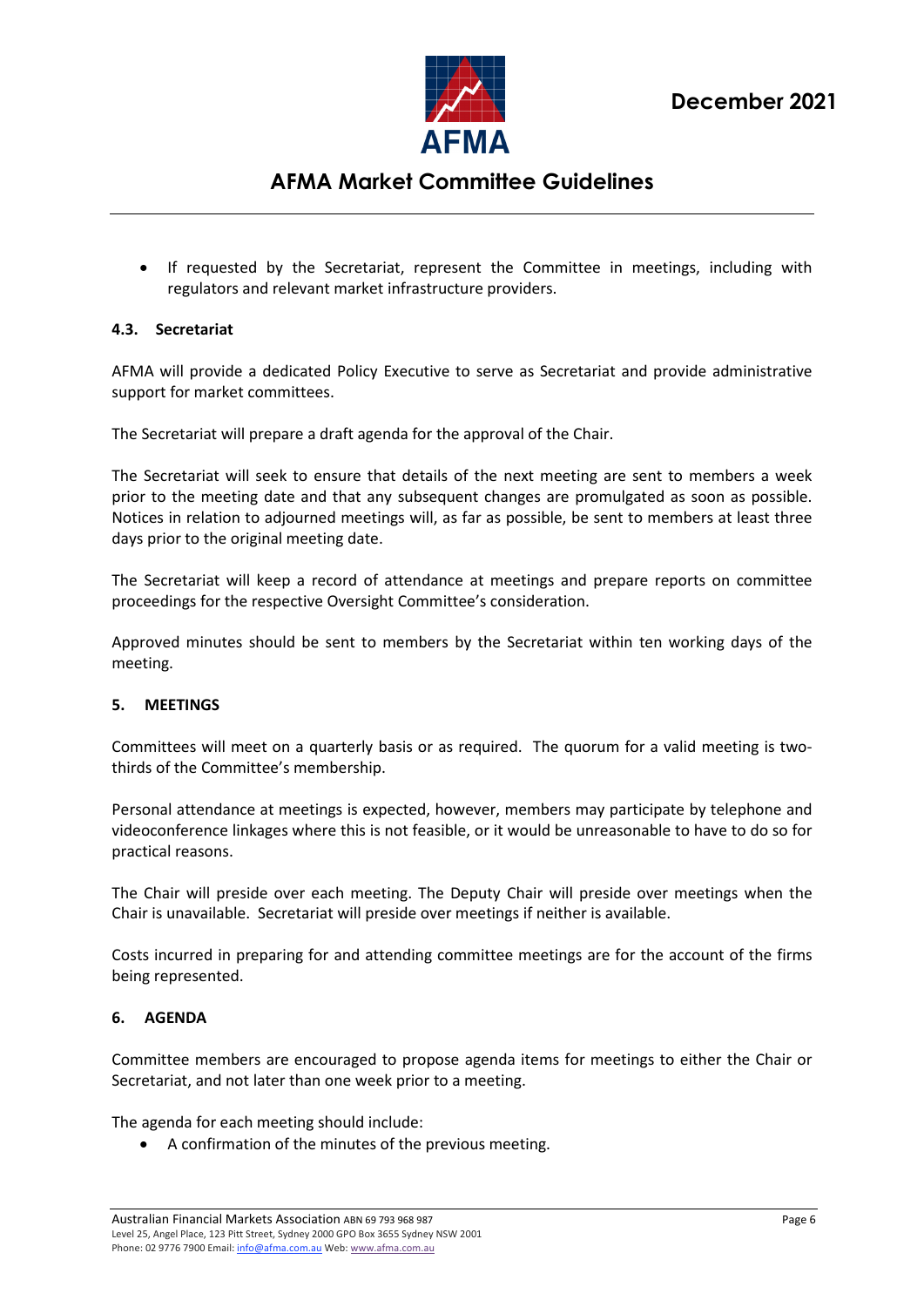

- Progress on action items from previous meetings.
- New business items for the meeting.
- An "Other Business" item.
- Setting (or confirming) the date, time and place for the next meeting.

The agenda should incorporate discussion items for the following general categories, where relevant to the Committee:

- Market Conventions and Guidelines.
- Regulatory Updates and/or Issues.
- Documentation Issues.
- Market Education Issues.
- Market Data.
- Market Quality and Professionalism.
- Membership of Committees.
- Updates from other Committees.
- Issues on the Horizon.

AFMA Members who are not represented on a committee may raise issues via the Secretariat to be considered for inclusion on the agenda. Approval to include these items rests with the Committee Chair.

### <span id="page-6-0"></span>**7. MARKET CONVENTIONS**

AFMA supports a comprehensive system of industry accepted standards and conventions that streamline market practices and ensure Australia's OTC markets trade at an accepted standard.

The creation and maintenance of OTC market conventions are key responsibilities of market committees.

A member firm seeking a review of, or a change to, a market convention should request this by contacting the Chair of the relevant Committee and/or AFMA Secretariat. The firm should explain the nature of the request and the rationale behind it.

Secretariat will then follow AFMA's *Procedures for Managing Change to Market Conventions* which codify the process followed to promulgate a new, or amend an existing, convention.

### <span id="page-6-1"></span>**8. VOTING**

Committees should work towards reaching a consensus, although there will be times when a vote may be required to reach a decision on an issue, such as a change in market conventions.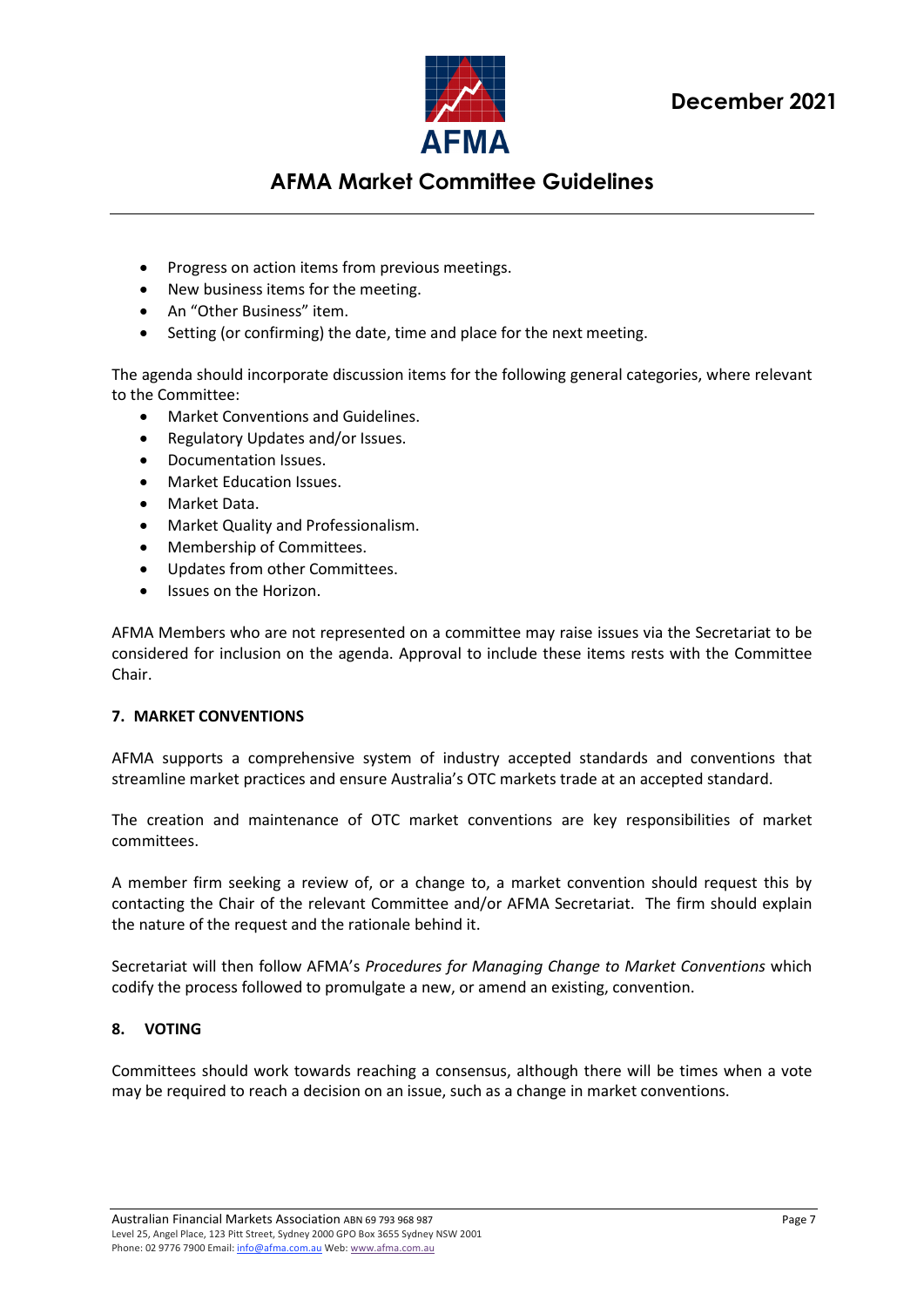

A quorum for a meeting is at least two thirds of the members, eg if the Committee has 13 members, at least 9 must be present and prepared to vote in order that a decision can be reached. Absent a quorum a vote or decision affecting the conventions will not be valid.

Each Committee member will have only one vote.

Where matters need to be resolved by a vote, care should be taken in the wording of the resolution so that a decision can be reached in the affirmative or negative. Wherever possible, the choice should be binary (Yes or No).

An affirmative vote from at least 75% of those committee members present<sup>[3](#page-7-2)</sup> and prepared to vote is required for a motion to be carried. For example, if 10 members are present and prepared to vote (and that number satisfies the quorum rule), then at least 8 (75% rounded up) must vote in the same direction for a clear decision to be made.

A committee member that chooses to abstain from a vote (i.e., not prepared to vote) will not be included in the determination of a quorum for the purposes of the vote. Abstaining should only occur in rare instances, and the member should have a reasonable basis for abstaining.

Before finalising its view on a matter that may be significant in a wider market context, a committee should seek information from the Secretariat regarding policy positions or views held by AFMA in the broad interests of its members and consider referring the matter to the respective Oversight Committee for guidance.

### <span id="page-7-0"></span>**8.1. Voting by Circular Resolution**

From time to time, it may be necessary to vote by email circulation (aka. circular resolution), such as when there is need of swift resolution of a matter or meetings cannot be held due to external circumstances.

AFMA Secretariat will email members with respect to the question if voting by a circular resolution process, providing a deadline for responses to be received by return email.

A quorum will be determined by the number of responses that have been received by the deadline. Members who do not respond to the email request will be deemed to be absentees or abstainers and will not be counted in the voting calculation.

### <span id="page-7-1"></span>**9. MINUTES**

In accordance with AFMA protocols Secretariat will prepare the minutes of meetings provided there is a quorum, otherwise notes will be prepared. Prior to distribution these minutes or notes will be approved by the member presiding over the meeting.

<span id="page-7-2"></span><sup>&</sup>lt;sup>3</sup> Member may be present in person or by telephone/teleconference/videoconference.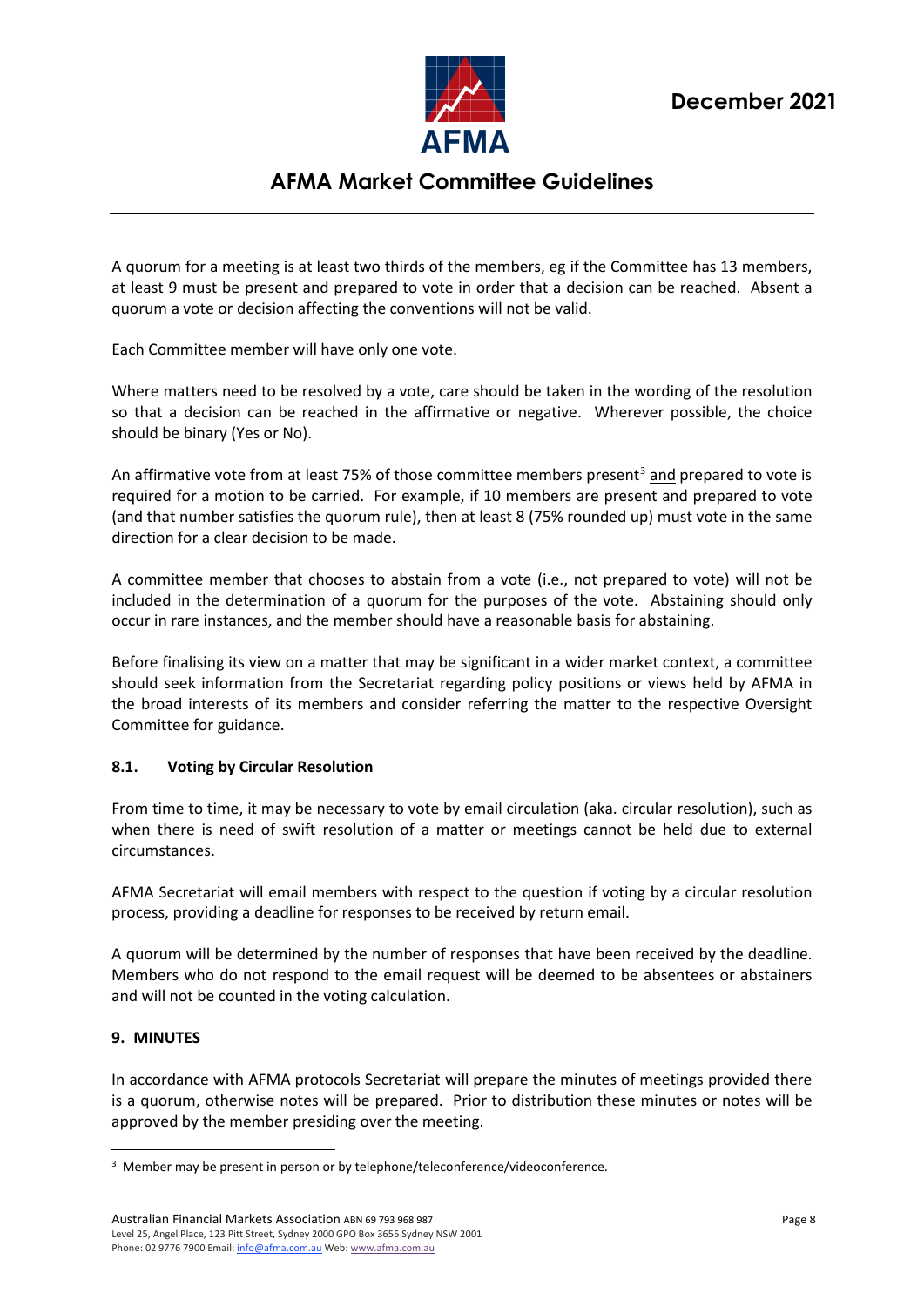

#### <span id="page-8-0"></span>**10. CONFIDENTIALITY**

Committee papers, minutes and related records are the intellectual property of AFMA, and are for the information of committee members, nominated minute receivers and employees of AFMA. They are to be treated as confidential and not to be distributed to other parties without express permission from the AFMA Secretariat.